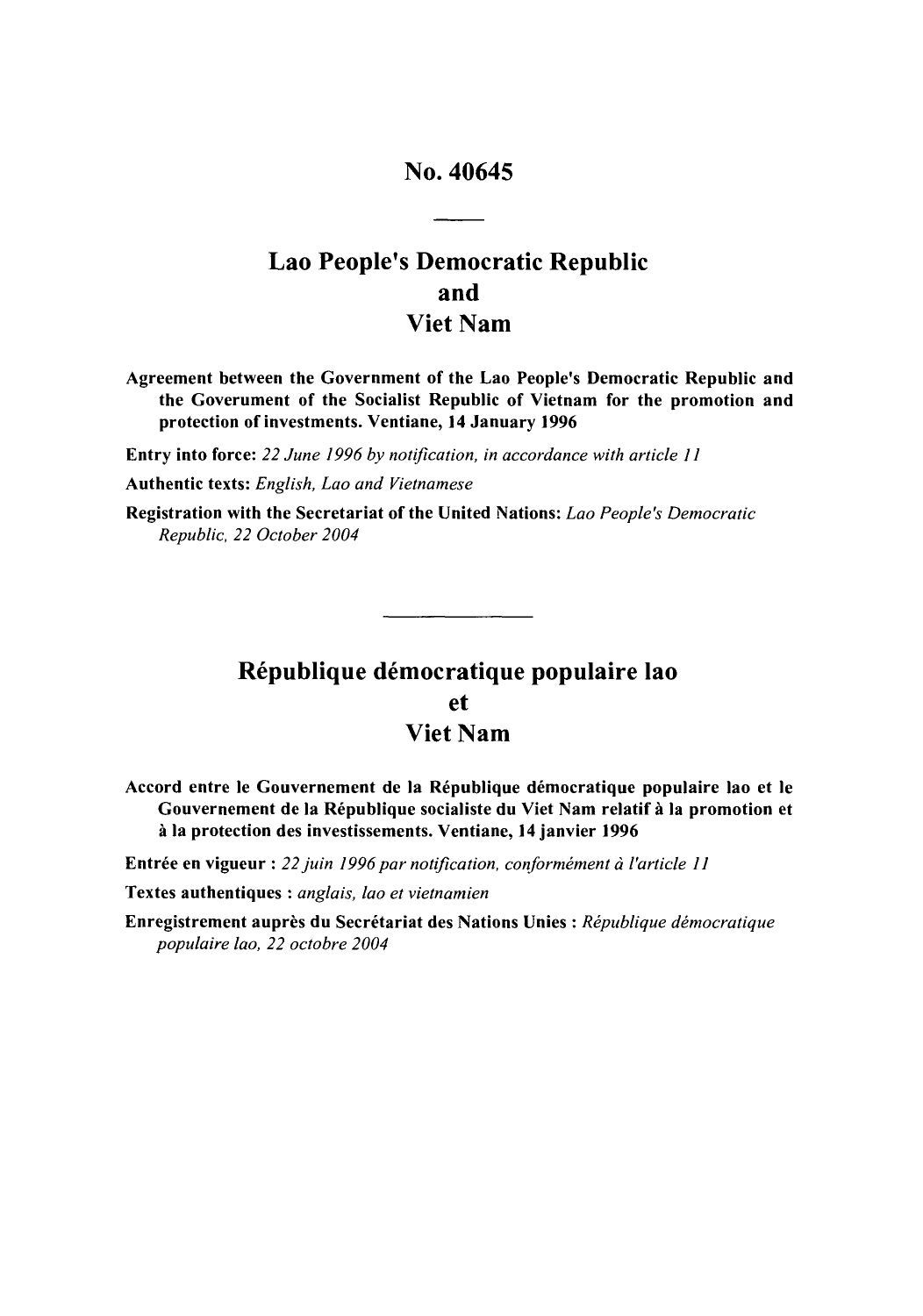#### **[ENGLISH TEXT - TEXTE ANGLAIS**]

### AGREEMENT BETWEEN THE GOVERNMENT OF THE LAO PEOPLE'S DEMOCRATIC REPUBLIC AND THE GOVERNMENT OF THE SOCIALIST REPUBLIC OF VIETNAM FOR THE PROMOTION AND PROTECTION OF INVESTMENTS

The Government of the Lao People's Democratic Republic and the Government of the Socialist Republic of Vietnam hereinafter referred to as "Contracting Parties **"**

Desiring to expand and deepen economic and industrial cooperation on a long term basis, and in particular, to create favourable conditions for investments by investors of one Contracting Party in the territory of the other Contracting Party;

Recognising the need to protect investment by investors of both Contracting Parties and to stimulate the flow of investments and individual business initiative with a view to the economic prosperity of both Contracting Parties;

Have agreed as follows:

### *Article 1. Definitions*

(1) For the purpose of this Agreement:

(a) "investment" means every kind of asset and in particular, though not exclusively, includes:

(i) movable and immovable property and any other property rights such as mortgages, liens and pledges;

(ii) shares, stocks and debentures of companies or interests in the property of such companies;

(iii) a claim to money or a claim to any performance having financial value;

(iv) intellectual and industrial property rights, including rights with respect to copyrights, patents, trademarks, trade names, industrial designs, trade secrets, technical processes and know-how and goodwill;

(v) business concessions conferred by law or under contract, including concessions to search for, cultivate, extract, or exploit natural resources;

The said term "investment" shall refer:

(a) with respect of investments in the territory of the Socialist Republic of Vietnam, all the investment projects which are approved by the Government of the Socialist Republic of Vietnam on the basis of the current legislation; and

(b) with respect to investment in the territory of the Lao People's Democratic Republic, all investment projects licensed by the Government of the Lao People's Democratic Republic on the basis of the Lao laws and regulations.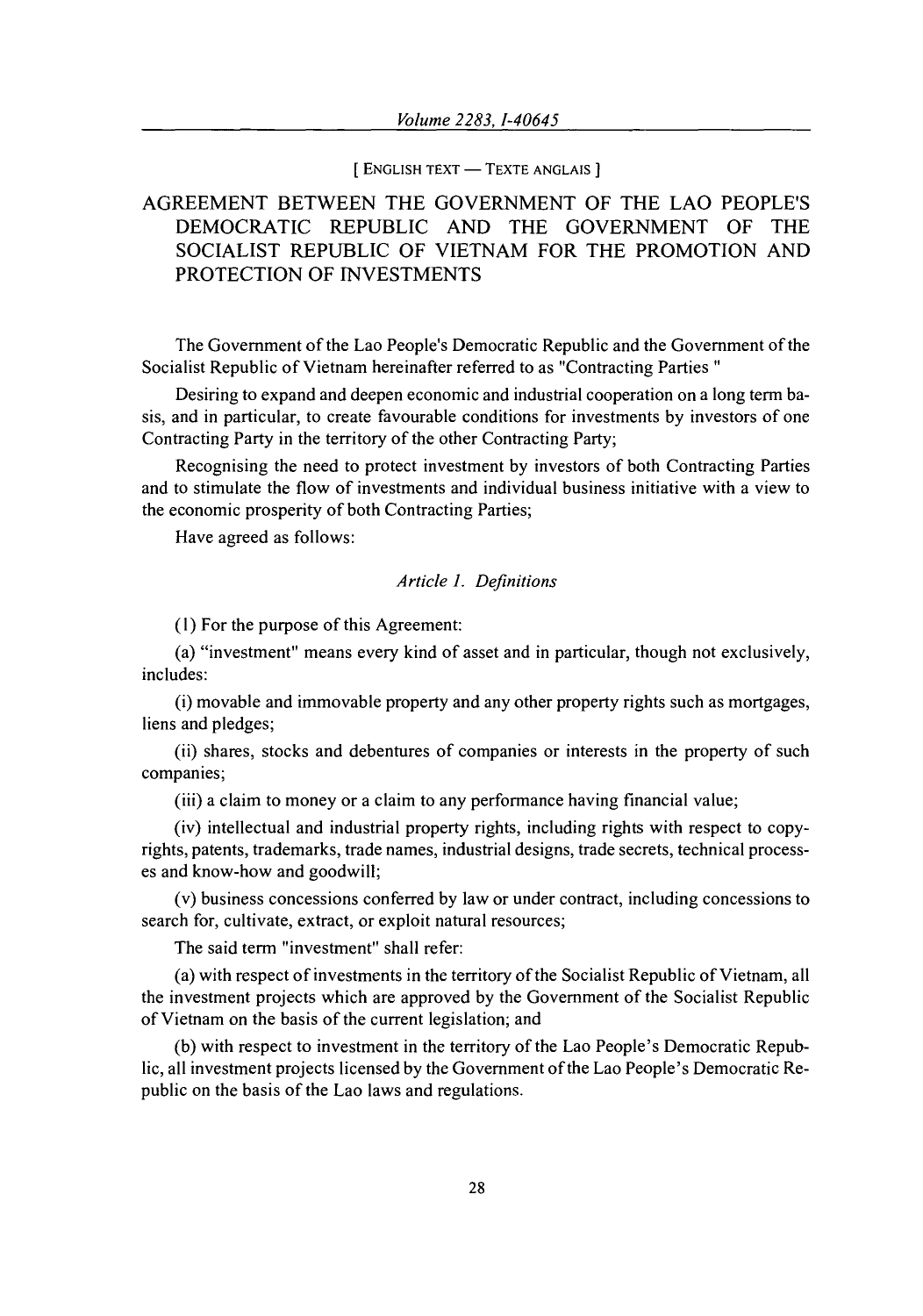Any alteration of the form in which assets are invested shall not affect their classification as investments, provided that such alteration is not contrary to the approval, if any, granted in respect of the assets originally invested.

(b) "returns" mean the amount yielded by an investment and in particular, though not exclusively, includes profit, interest, capital gains, dividends, royalties or fees.

(c) the term "investor" means:

(i) any natural person possessing the citizenship of or permanently residing in the territory of a Contracting Party in accordance with its laws; or

ii) any corporation, partnership, trust, joint-venture, organisation, association or enterprise incorporated or duly constituted in accordance with applicable laws of that Contracting Party;

who makes the investment;

(d) "territory" means:

(i) with respect to the Socialist Republic of Vietnam all land territory (including islands), territorial sea and airspace above, over which the Socialist Republic of Vietnam has sovereignty, the right of sovereignty and jurisdiction in accordance with the national and international laws.

(ii) with respect to the Lao People's Democratic Republic the territory over which the Lao PDR has sovereignty and/or jurisdiction in accordance with international law,

(e) "freely usable currency" means the United States Dollar, Pound Sterling, Deutschemark, French Franc, Japanese Yen or any other currency that is widely used to make payments for international transactions and widely traded in the international principal exchange markets.

### *Article 2. Promotion and Protection of Investment*

**(1)** Each Contracting Party shall encourage and create favourable conditions for investors of the other Contracting Party to invest in its territory and subject to its rights to exercise powers conferred by its laws, regulations and administrative practices, shall admit such investment.

(2) Investments of investors of either Contracting Party shall at all times be accorded fair and equitable treatment and shall enjoy full protection and security in the territory of the other Contracting Party.

#### *Article 3. Most-Favoured-Nation Provisions*

(1) Investments made by investors of either Contracting Party in the territory of the other Contracting Party shall receive treatment which is fair and equitable, and not less favourable than that accorded to investments made by investors of any third Country.

(2) Investors of one Contracting Party whose investments in the territory of the other Contracting Party suffer losses owing to war or other armed conflict, revolution, a state of national emergency, revolt, insurrection or riot in the territory of the latter Contracting Party shall be accorded by the latter Contracting Party treatment, as regards restitution, indem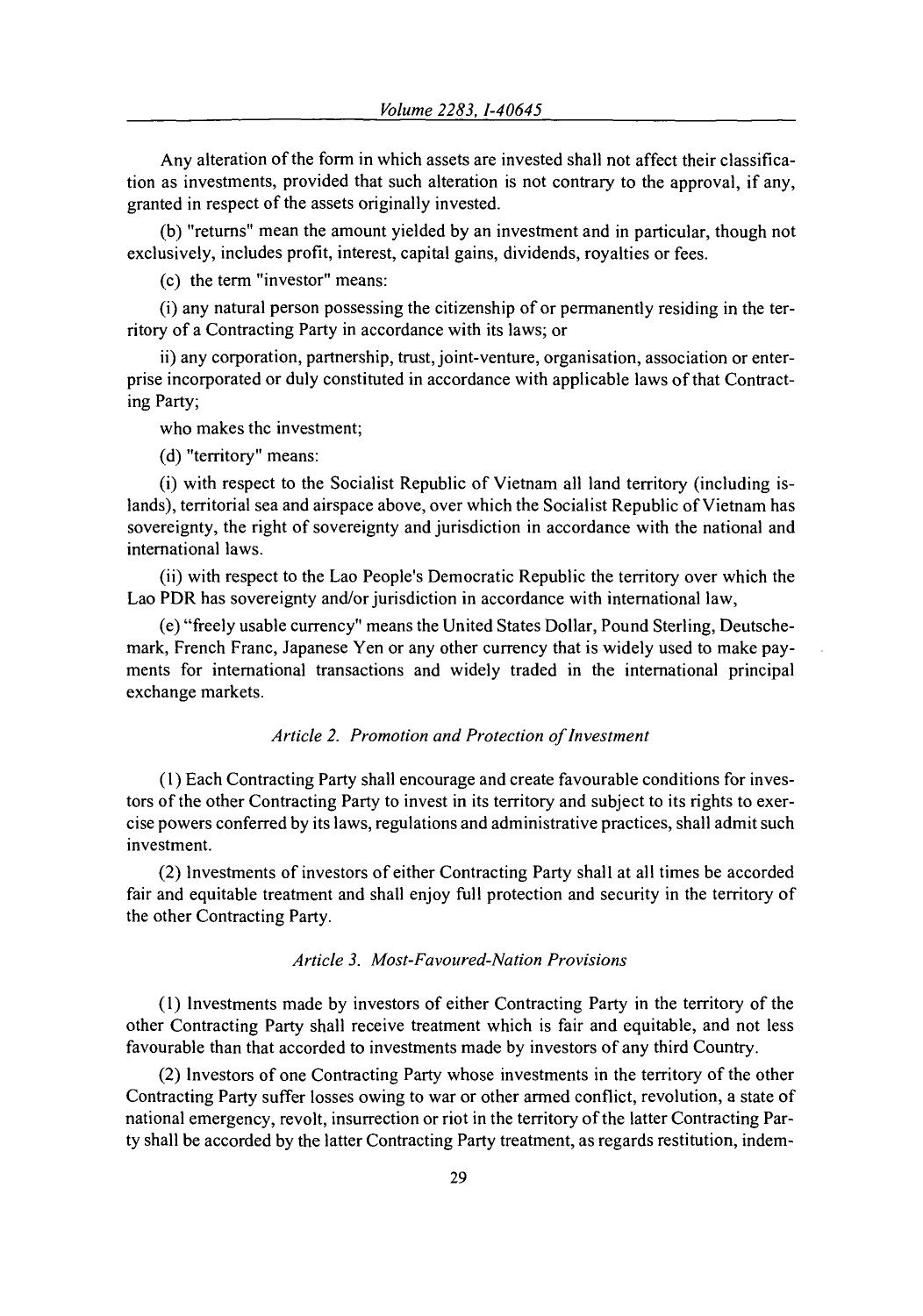nification, compensation or other settlement, no less favourable than that which the latter Contracting Party accords to investors of any third Country.

### *Article 4. Exceptions*

The provisions of this Agreement relative to the granting of treatment not less favourable than that accorded to the investors of any third Country shall not be construed so as to oblige one Contracting Party to extend to the investors of the other the benefit of any treatment, preference or privilege resulting from:

(a) any existing or future customs union or free trade area or a common external tariff area or a monetary union or similar international agreement or other forms of regional cooperation to which either of the Contracting Parties is or may become a party; or

b) the adoption of an agreement designed to lead to the formation or extension of such a union or area within a reasonable length of time; or

(c) any international agreement or arrangement relating wholly or mainly to taxation or any domestic legislation relating wholly or mainly to taxation.

#### *Article 5. Expropriation*

Neither Contracting Party shall take any measures of expropriation, nationalisation or any dispossession, having effect equivalent to nationalisation or expropriation against the investment of investors of the other Contracting Party except under the following conditions:

(a) the measures are taken for a public purpose and under due process of law:

(b) the measures are non-discriminatory;

(c) the measures are accompanied by provisions for the payment of prompt, adequate and effective compensation. Such compensation shall amount to the market value of the investments affected immediately before the measure of dispossession became public knowledge and it shall be freely transferable in freely usable currencies from the Contracting Party. Any unreasonable delay in payment of compensation shall carry an appropriate interest at commercially reasonable rate as agreed upon by both parties or at such rate as prescribed by law.

#### *Article 6. Repatriation of Investment*

(1) Each Contracting Party shall, subject to its laws, regulations and administrative practices allow without unreasonable delay the transfer in any freely usable currency:

(a) the net profits, dividends, technical assistance and technical fees, interest and other current income, accruing from any investment of the investors of the other Contracting Party;

(b) the proceeds from the total or partial liquidation of any investment made by investors of the other Contracting Party;

(c) funds in repayment of loans related to an investment, and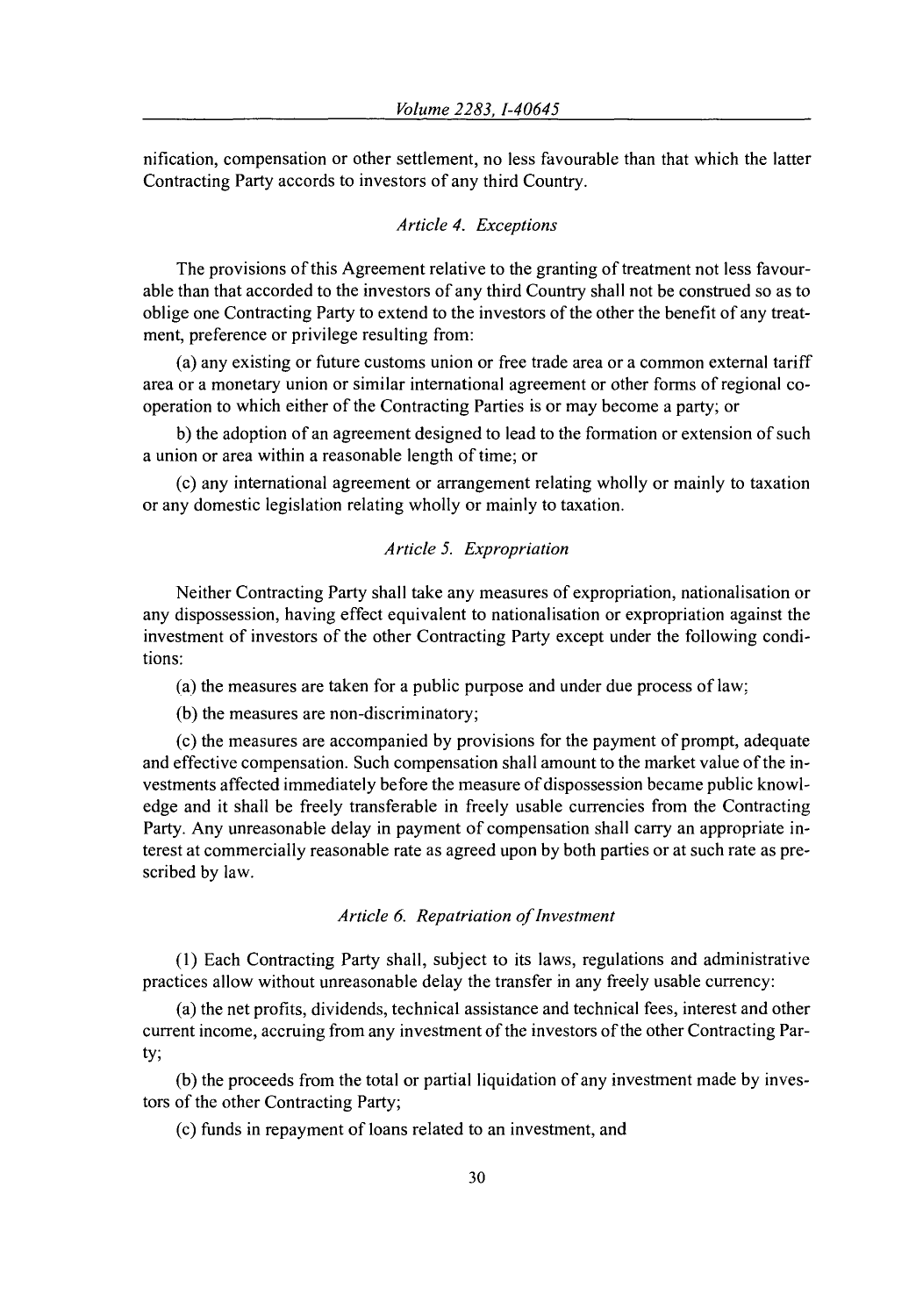(d) the earnings of citizens and permanent residents of the other Contracting Party who are employed and allowed to work in connection with an investment in its territory.

(2) The exchange rates applicable to such transfer in paragraph (1) of this Article shall be the rate of exchange prevailing at the time of remittance.

(3) The Contracting Parties undertake to accord to the transfers referred to in paragraph (1) of this Article a treatment as favourable as that accorded to transfer originating from investments made by investors of any third Country.

*Article 7. Settlement of investment disputes between a Contracting Party and an investor of the other Contracting Party*

(1) If any dispute arising between a Contracting Party and an investor of the other Contracting Party which involves:

(i) an obligation entered into by that Contracting Party with the investor of the other Contracting Party regarding an investment by such investor; or

(ii) an alleged breach of any right conferred or created by this Agreement with respect to an investment by such investor;

the Contracting Party and the investor concerned shall seek to resolve the dispute through consultation and negotiation. The party intending to resolve such dispute through consultation and negotiation shall give notice to the other of its intention.

(2) If the dispute cannot be thus resolved as provided in paragraph (1) of this Article within 6 months from the date of the notice given thereunder, then the Contracting Party and the investor concerned shall refer the dispute to either conciliation in accordance with the United Nations Commission on International Trade Law Rules of Conciliation 1980 or to arbitration in accordance with the United Nations Commission on International Trade Law Rules on Arbitration 1976, subject to the following provisions:

(a) in respect of conciliation proceedings, there shall be two conciliators, one each appointed by the respective parties; and

(b) in respect of arbitration proceedings, the following shall apply:

(i) The Arbitral Tribunal shall consist of three arbitrators. Each party shall select an arbitrator. These two arbitrators shall appoint by mutual agreement the third arbitrator as a Chairman who shall be a national of a third Country which has diplomatic relations with the Governments of the parties to the dispute. The arbitrators shall be appointed within two months from the date when one of the parties to the dispute inform the other of its intention to submit the dispute to arbitration after the lapse of the six months mentioned in paragraph (2) of this Article.

(ii) The Arbitral Award shall be made in accordance with the provisions of this Agreement, the relevant domestic laws including the rules on the conflict of laws of the territory of the Contracting Party in which the investment dispute arises as well as the generally recognised principles of international law.

(iii) Each party to the dispute shall bear the cost of its own arbitrator and of its counsel in the arbitration proceedings. The cost of the Chairman and the remaining costs of the Arbitral Tribunal shall be borne in equal parts by both parties to the dispute.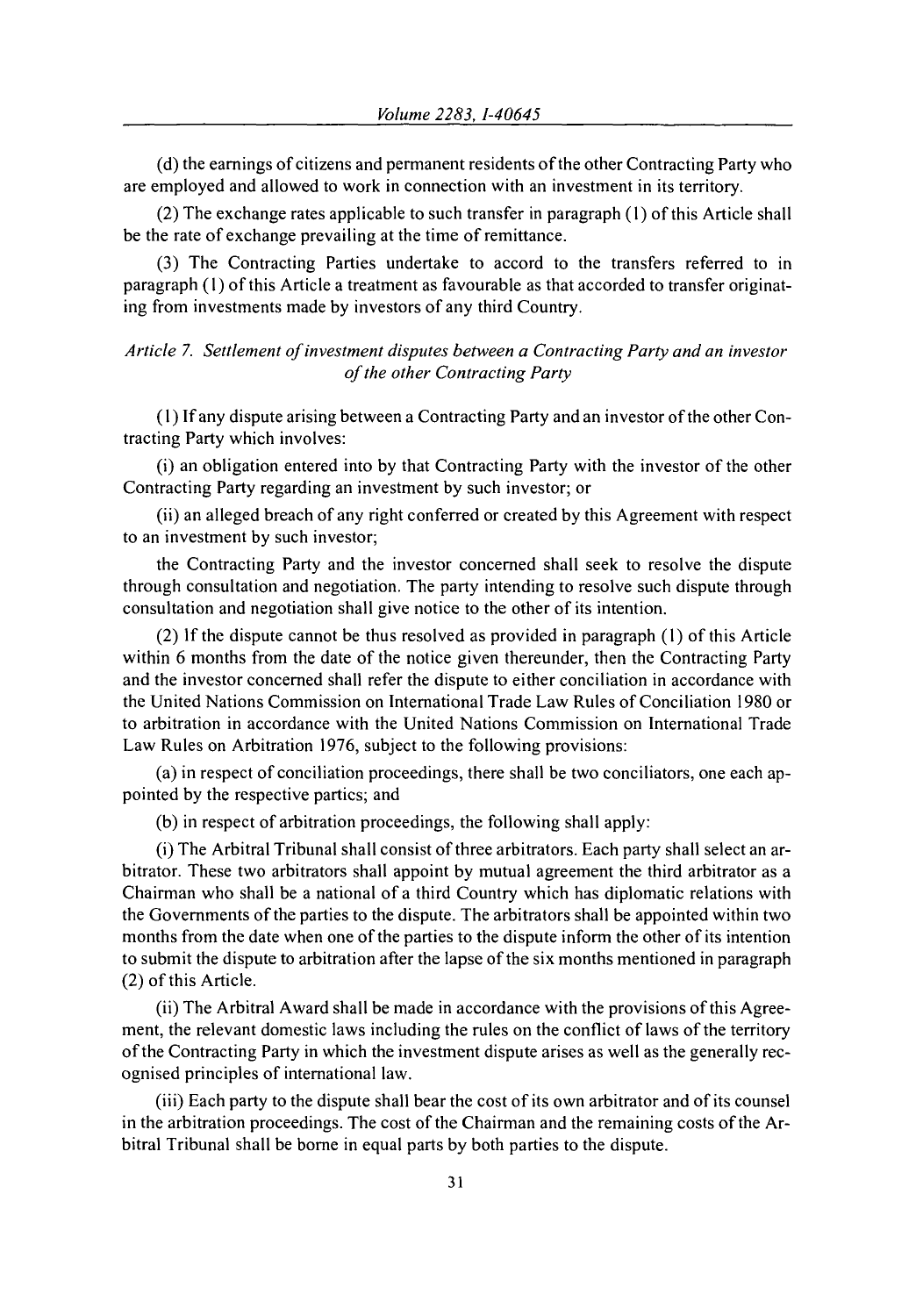#### *Article 8. Settlement of Disputes between the Contracting Parties*

(1) Disputes between the Contracting Parties concerning the interpretation or application of this Agreement should, if possible be settled through diplomatic channels.

(2) If a dispute between the Contracting Parties cannot thus be settled, it shall, upon the request of either Contracting Party, be submitted to an arbitral tribunal.

(3) Such an arbitral tribunal shall be constituted for each individual case in the following way. Within two months of the receipt of the request for arbitration, each Contracting Party shall appoint one member of the tribunal. Those two members shall then select a national of a third Country who on approval by the two Contracting Parties shall be appointed within two months from the date of appointment of the other two members.

(4) If within the periods specified in paragraph (3) of this Article the necessary appointments have not been made, either Contracting Party may, in the absence of any other agreement, invite the President of the International Court of Justice to make any necessary appointments. If the President is a national of either Contracting Party or if he is otherwise prevented from discharging the said function, the Vice-President shall be invited to make the necessary appointments. If the Vice-President is a national of either Contracting Party or if he too, is prevented from discharging the said function the members of the International Court of Justice next in seniority who is not a national of either Contracting Party shall be invited to make the necessary appointments.

(5) The Arbitral tribunal shall reach its decisions by a majority of votes. Such decision shall be binding on both Contracting Parties. Each Contracting Party shall bear the cost of its own member of the tribunal and of its representation in the Arbitral proceedings; the cost of the Chairman and the remaining costs shall be borne in equal parts by the Contracting Parties. The tribunal shall determine its own procedure.

### *Article 9. Subrogation*

If a Contracting Party or its designated agency makes a payment to any of its investors under a guarantee it has granted in respect to an investment, the other Contracting Party shall, without prejudice to the rights of the former Contracting Party or its designated agency under Article 7, in its capacity as a subrogated party, recognise the transfer of any right of title of such investor to the former Contracting Party or its designated agency and the subrogation of the former Contracting Party or its designated agency to any right or title.

#### *Article 10. Application to Investment*

This Agreement shall apply to investments made with effect from January 1st 1988 in the territory of either Contracting Party in accordance with its legislation, rules or regulations y investors of the other Contracting Party.